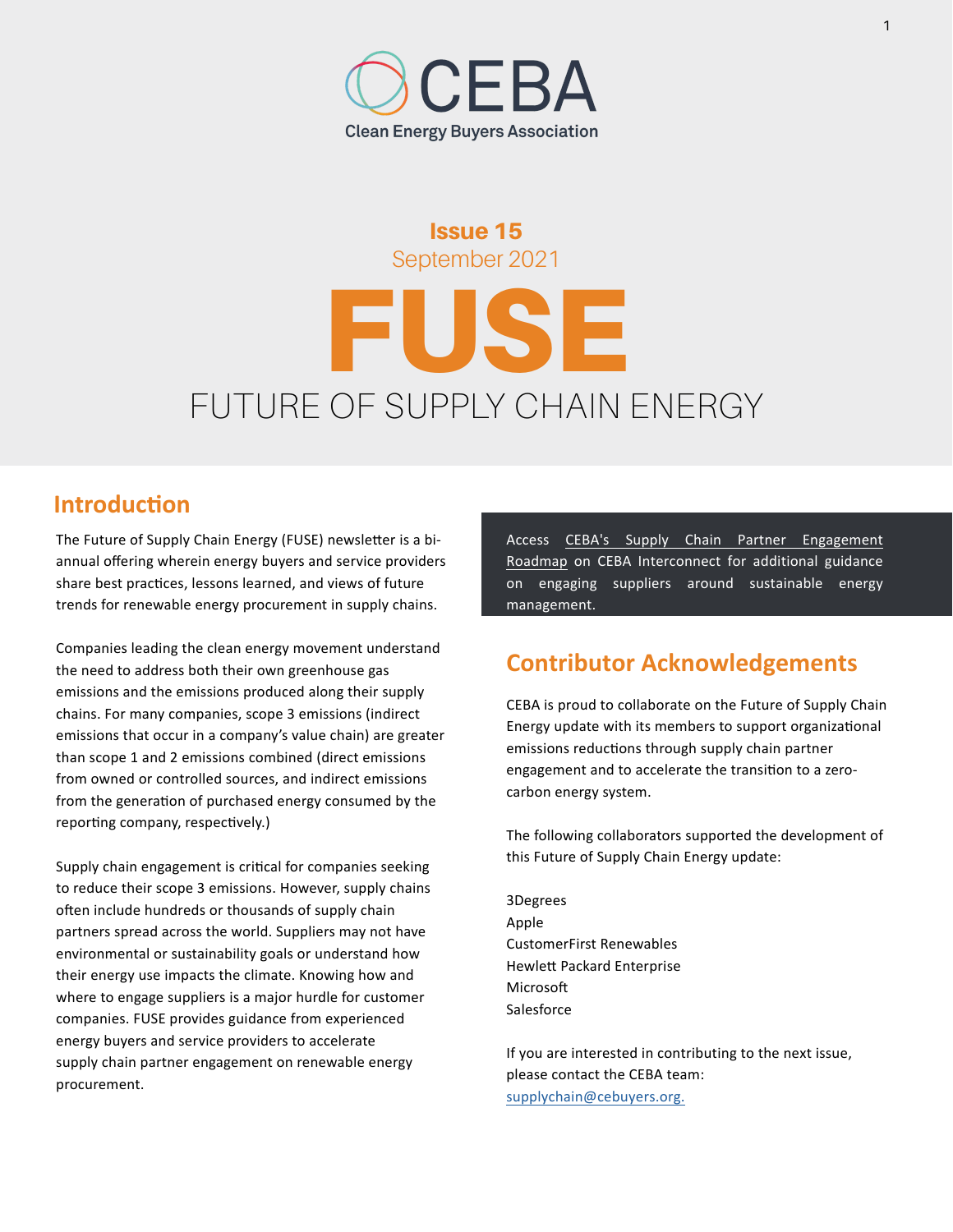## **Contents**



*In this periodical, the terms below are defined as follows:* 

**Customers or customer companies** refer to the companies procuring goods or services of another company.

**Supply chain partners or suppliers** refer to the companies providing goods or services to a customer company. We recognize that a customer company's complete scope of supply chain partners may include both upstream suppliers and downstream customers, both of which can derive benefit from and be engaged by the roadmap approach; however, in this document we will focus on "suppliers" for simplicity and consistency. These specifically exclude utilities, or other energy suppliers, providing electricity services.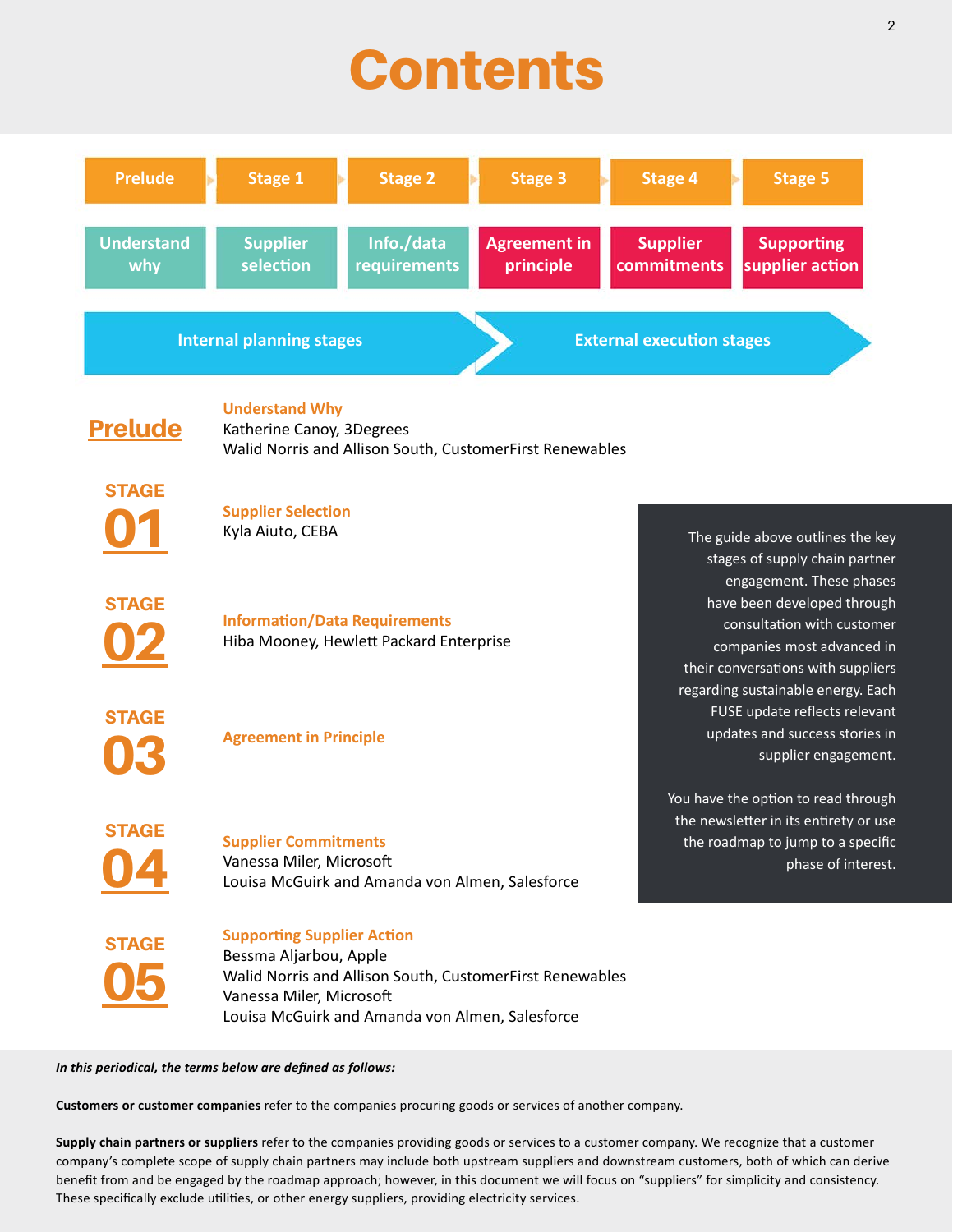## <span id="page-2-0"></span>Understand Why

#### **Katherine Canoy** 3Degrees [kcanoy@3degreesinc.com](mailto:kcanoy@3degreesinc.com)

In 2018, the Intergovernmental Panel on Climate Change (IPCC) published a special report on ways to limit global warming to 1.5°C, stating the need to reach global net-zero emissions by 2050. In response, over the past few years, we have witnessed an uptick in corporations heeding this call to action and setting aggressive targets to reduce their Scope 1, 2, and 3 emissions.

Many companies will find that Scope 3, or value chain, emissions represent most of their greenhouse gas (GHG) emissions. Additionally, public disclosures through CDP and corporate climate goal frameworks like the Science Based Targets initiative (SBTi) require the inclusion of Scope 3 emissions. Thus, an effective supplier engagement strategy is a critical component of any organization's decarbonization plan.

Tackling value chain emissions can be complex and requires robust planning. Common steps in a value chain action plan include:

- Conducting a Scope 3 emissions screen and hotspot analysis or a product-level life cycle analysis (LCA) that maps all sources of emissions from a specific product
- Engaging suppliers to obtain primary emissions data
- Developing a strategy to engage suppliers in carbon reduction initiatives, such as converting to renewable energy use
- Creating a system of recognition and rewards for suppliers that are successful in their GHG reduction efforts

By engaging partners upstream and downstream, companies can take successful action to reduce value chain emissions and achieve climate goals.

#### **Walid Norris and Allison South** CustomerFirst Renewables

[wnorris@customerfirstrenewables.com](mailto:wnorris@customerfirstrenewables.com) [asouth@customerfirstrenewables.com](mailto:asouth%40customerfirstrenewables.com?subject=)

Ensuring organizations have a clear picture of why their renewable energy procurement is meaningful marks the start of any successful engagement. Not only is it important to understand the critical nature of a large-scale renewable transition, but it is also vital that every supply chain partner understands their role in this overarching scenario.

This stage of supply chain engagement builds interest in a lead organization's sustainability messaging. Organizations should clearly communicate the benefits of supply chain action and aggregation. Aggregating can be cost-effective, flexible on terms and time, and promote confidence across organizations with the right partners and advisors. By connecting the countless moving parts within a supply chain, organizations can effectively address life cycle emissions.

Engaging with supply chain partners early and often with this messaging is integral to inspiring leadership in the renewable energy space. It can be useful to create one common goal that a lead organization and all suppliers can work towards. Having a lead organization pave the way with early action towards its own footprint is important to demonstrating leadership and developing buy-in among supply chain partners. Every industry's supply chain's intertwined web will work together to create meaningful progress towards a net-zero future. This increased connectedness benefits the renewable energy transition and each member of the supply chain when effectively managed.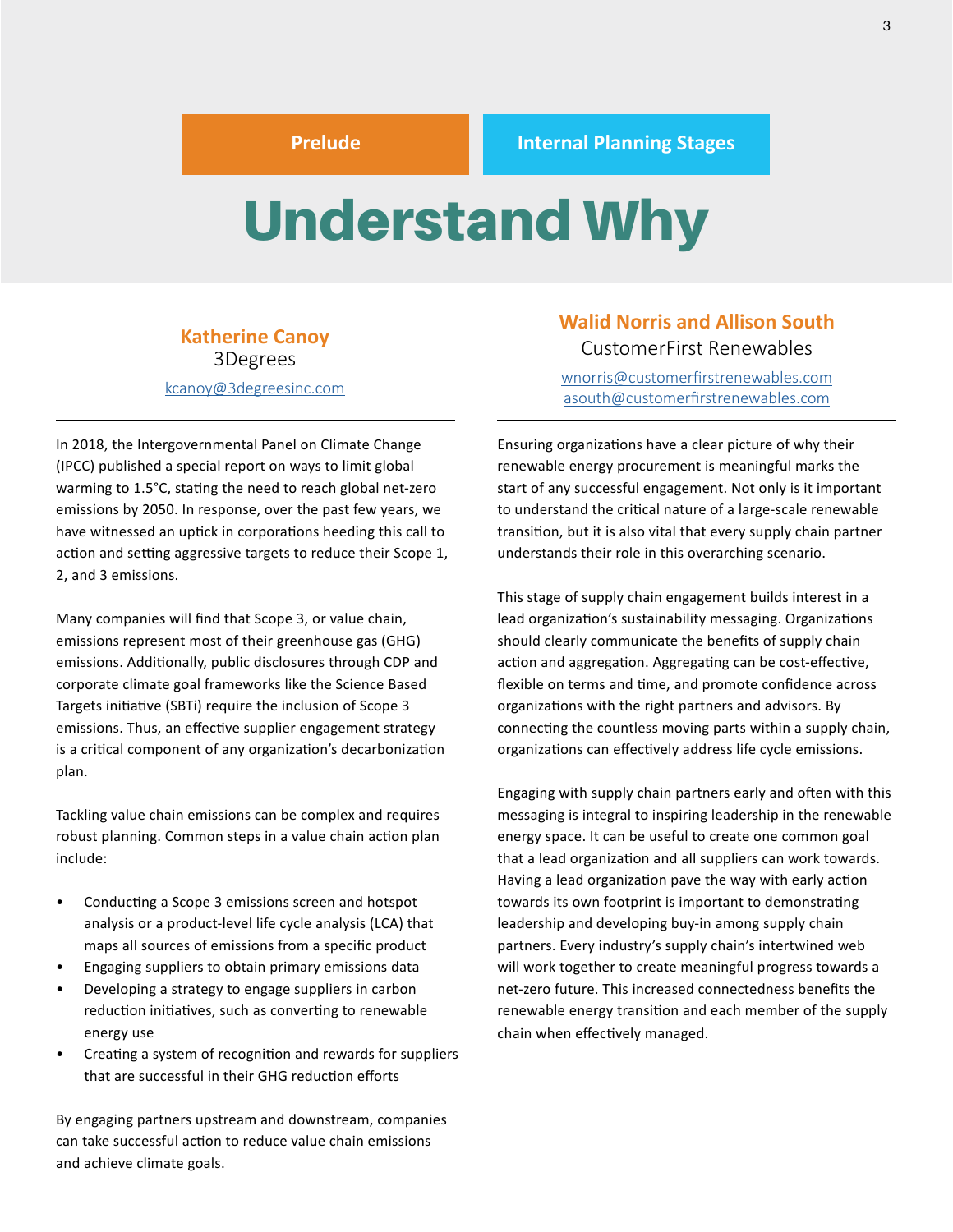## <span id="page-3-0"></span>Supplier Selection

#### **Kyla Aiuto** CEBA kaiuto@[cebuyers](mailto:kaiuto@cebuyers.org).org

When beginning the supply chain decarbonization journey, companies must first understand how to prioritize engagement with suppliers to help influence emissions reductions. There are a number of different ways customer companies can prioritize and select suppliers to begin engagement with, as detailed in CEBA's Supply Chain Partner Engagement Roadmap. Identifying suppliers that have a large greenhouse gas (GHG) impact on the customer company's scope 3 emissions as well as those who lack maturity in their climate action strategies is one approach companies can use to begin the supplier prioritization, selection, and engagement process.

Look out for the upcoming release of CEBA's Supplier Climate Impact & Climate Strategy Assessment Primer, which supports customer companies in the supplier selection process. The objectives of the primer are to equip companies with a method to understand which suppliers have the highest GHG impact on the customer company's scope 3



emissions and then discover which of those suppliers have strategies in place that will address that impact. Focusing on the intersection of high climate impact and low climate strategy unveils a cohort of suppliers where customer support for robust climate strategies – including renewable energy procurement – can have the greatest impact on reducing supply chain emissions.

- Suppliers' climate impacts can be calculated in various ways; this primer evaluates climate impact allocation by company spend.
- Suppliers' climate strategies are assessed based on the supplier's progress towards setting a [Science-Based](https://sciencebasedtargets.org/) [Target](https://sciencebasedtargets.org/) (SBT), which provides a clearly defined emissions reduction pathway to limit global temperature increases to well below 2 degrees Celsius.

By evaluating suppliers' climate impacts and their strategies to address these impacts, a customer company can support its suppliers based on their overall contribution to the customer company's scope 3 emissions and their unique stage in the SBT-setting process. Ultimately, the goal for the customer company is not only to set and achieve its own SBT but to help its suppliers move through the same process. Working in partnership allows customer companies and suppliers to identify mutually beneficial opportunities for decarbonization and achieve sustainability goals together.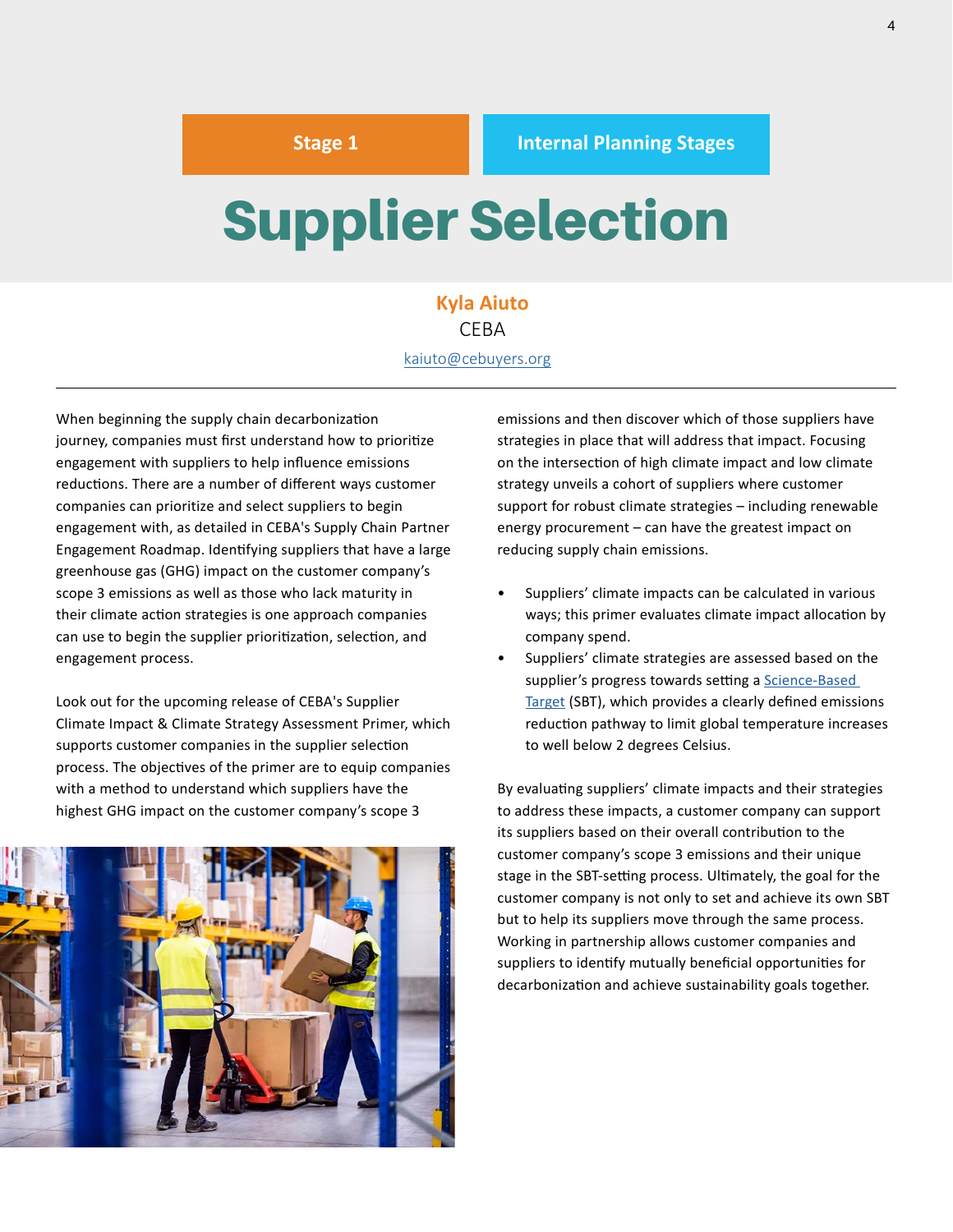## <span id="page-4-0"></span>Information/Data Requirements

**Hiba Mooney** Hewlett Packard Enterprise [hiba.mooney@hpe.com](mailto:hiba.mooney@hpe.com)

A comprehensive, science-based supply chain management program leverages data to reduce the impact of manufacturing suppliers. At Hewlett Packard Enterprises (HPE), we require production suppliers to report their GHG emissions inventory and progress toward science-based targets on an annual basis, and non-production and transport suppliers must report their emissions annually. Our supply chain goals, approved by the Science Based Targets initiative (SBTi), are to reduce our absolute manufacturing-related emissions by 15% from 2016 levels and to have 80% of our suppliers, by spend, set science-based GHG emissionsreduction targets by 2025.

Availability and verification of our Scope 3 data are critical to the success of HPE's goals. While the CDP supply chain program captures corporate-wide GHG emissions, , we needed a method to aggregate, track and model our suppliers' reported Scope 1 and Scope 2 GHG emissions. Spreadsheets left room for error and did not give us a chance to share transparent data requirements directly with our suppliers.

In 2020, HPE partnered with industry peers to design a supply chain data management software tool developed and hosted by Optera (formerly POINT380). This data management software tracks company-specific supplier emissions data to measure progress toward supply chain carbon emissions reduction goals. Through the platform's customizable dashboards, which we are launching through 2021, HPE suppliers will have access to their own data and will be able to hold themselves accountable toward their publicly

stated goals and view their performance against their peers. Suppliers will also have access to a modeled science-based target (SBT) based on their own emissions, which they can use as the basis for setting new and ambitious targets.

Once the data collection and modeling of SBTs became clear, we were able to engage directly with suppliers through our annual webinar engagements and in-depth one-on-one conversations. This two-way dialogue gave HPE the ability to evaluate our suppliers' performance, understand their data collection and analysis challenges, and support them in their journey to setting and reaching SBTs.

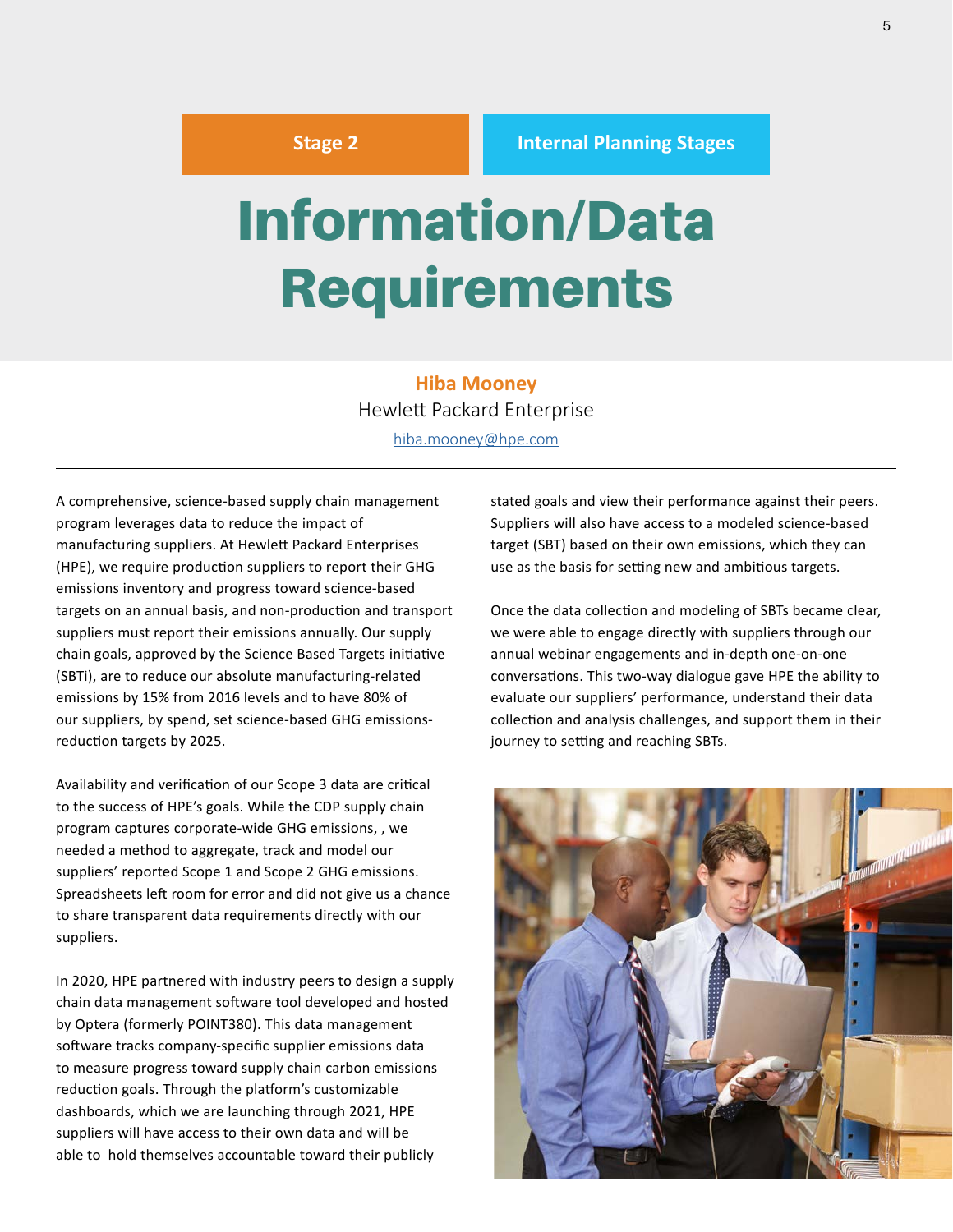#### <span id="page-5-0"></span>**Stage 4 External Execution Stages**

## Supplier Commitments

#### **Vanessa Miler Microsoft**

#### [vamiler@microsoft.com](mailto:vamiler@microsoft.com)

In 2020, Microsoft updated its [Supplier Code of Conduct](https://www.microsoft.com/en-us/procurement/supplier-conduct.aspx?activetab=pivot:primaryr10) to require its suppliers to disclose their scope 1, 2, and 3 carbon emissions and develop plans to reduce these emissions. Timing expectations for suppliers to meet these requirements are determined by Microsoft standards, and any requirements that are included in the supplier's contract with Microsoft. This is one of Microsoft's first steps to increase transparency in its supply chain and enable Microsoft to work proactively and collaboratively with its suppliers to help reduce their emissions. In 2021, this supplier emissions data will become an explicit aspect of Microsoft's procurement processes for its supply chain and will help inform Microsoft's buying decisions.

#### **Louisa McGuirk and Amanda von Almen Salesforce**

#### [lmcguirk@salesforce.com](mailto:lmcguirk@salesforce.com) [avonalmen@salesforce.com](mailto:avonalmen@salesforce.com)

Salesforce has long recognized the importance of supply chain engagement as a critical step in our climate action journey. We leverage our brand and influence to inspire others to join us in the fight against climate change while partnering with organizations that share similar values. To advance our efforts to reduce supply chain carbon emissions, we recently unveiled a first-of-its-kind S[ustainability Exhibit,](https://www.salesforce.com/content/dam/web/en_us/www/documents/legal/sustainability-exhibit.pdf?utm_source=newsletter&utm_medium=email&utm_campaign=greenbuzz&utm_content=2021-05-03) which we now include in new supplier procurement contracts. The Exhibit

outlines Salesforce's expectations for supplier actions on sustainability and includes the following high-impact provisions:

- 1. Commit to setting a science-based target
- 2. Provide the products or services on a carbon-neutral basis
- 3. Maintain a sustainability scorecard
- 4. Provide a sustainability continuous improvement plan
- 5. If a supplier fails to comply with the terms of the Exhibit, the supplier must either address the noncompliance or purchase carbon credits or plant trees to mitigate the environmental impact of the supplier failing to comply.

The Exhibit allows Salesforce to hold suppliers accountable and creates a mechanism for consistent and action-based collaboration while supporting our [public commitments.](https://www.salesforce.com/news/stories/salesforce-urges-suppliers-to-reduce-carbon-emissions-adds-climate-to-contracts/)

Though sustainability is already a key part of many of our supplier relationships and even some contracts, this is the first time we have implemented sustainability language in agreements in a standardized way across all procurement categories. We designed the Exhibit to be rigorous but flexible enough to adapt to the size and industry of our suppliers, regardless of where they are on their sustainability journey. We're particularly excited to use the Exhibit to open the conversation with our suppliers, who are just starting to explore what their contribution to a lowcarbon future could be.

Because we're all in this together, Salesforce has shared the Exhibit publicly and encourages other companies to use it as a template to engage with their supply chain partners to help accelerate economy-wide decarbonization.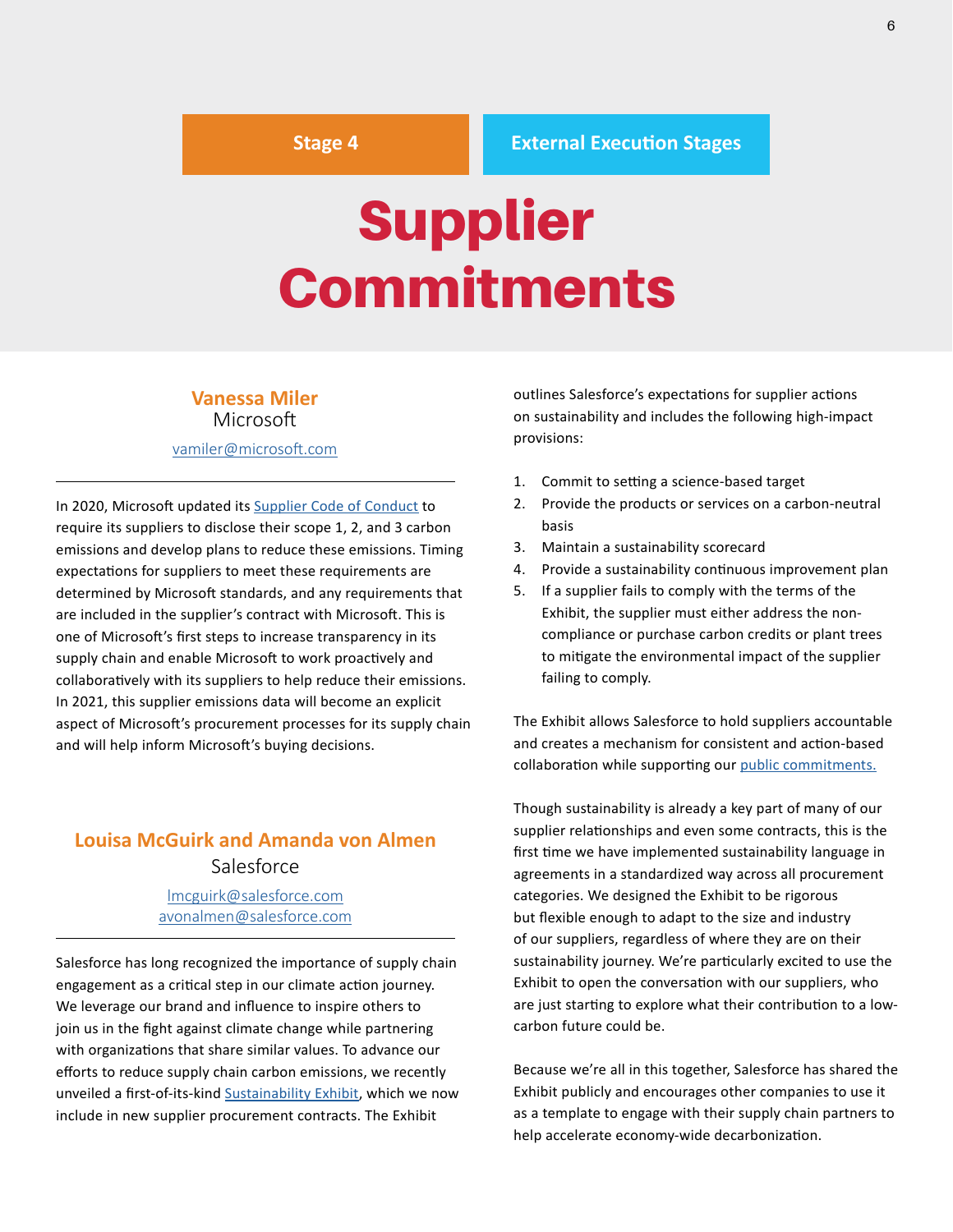#### **Stage 5 External Execution Stages**

## <span id="page-6-0"></span>Supporting Supplier Action

#### **Bessma Aljarbou** Apple

#### [baljarbou@apple.com](mailto:baljarbou%40apple.com?subject=)

The Supplier Clean Energy Program is integral to Apple's goal of reaching carbon neutrality across our supply chain and in our product lifecycle by 2030. To date, over 110 manufacturing partners in 24 countries have committed to 100 percent renewable energy for Apple production. Additionally, Apple itself has invested directly in renewable energy projects to cover a portion of upstream emissions. The Supplier Clean Energy Program now has almost 8 gigawatts of clean energy commitments. Once completed, these commitments will avoid over 15 million metric tons of CO2e annually—the equivalent of taking over 3.4 million cars off the road each year.

There are four pillars to our program:

- 1. Galvanizing internal champions
- 2. Supporting supplier capacity
- 3. Advocating for policy change
- 4. Innovating new renewable energy solutions

**The last three pillars align with CEBA's fifth stage of supplier engagement, "Supporting Supplier Action," and are covered here in further detail:**

**SUPPORTING SUPPLIER CAPACITY.** We share the experience gained through our own transition to 100 percent renewable energy with our suppliers. We introduce suppliers to resources and training materials with country-specific information to guide them in their transition to renewables. These tools are available through our Supplier Clean Energy Portal. We also educate suppliers through advanced and customized training with leading experts. And we support the creation and growth of renewable energy industry

associations that our suppliers can join to learn about local opportunities.

Longstanding energy structures can make it difficult to bring new renewable energy online in some regions, prompting some of our suppliers to maximize existing renewable energy solutions—like on-site solar installations. Others have pioneered new purchasing methods by creating renewable energy businesses, or even participating in some of the world's largest and most innovative renewable energy deals.

**ADVOCATING FOR POLICY CHANGE.** Suppliers often face regulatory barriers to cost-effective renewable energy options. Clean energy technology offers tremendous benefits to our suppliers, to electricity grids, and to countries. When policymakers fully value these benefits, we believe that clean energy becomes more cost-competitive than fossil fuel energy. So. we actively support policies that offer greater access to cost-effective renewable energy, and we work closely with suppliers and other climate-leading companies to engage local, regional, and national governments. This encourages the development of country-specific policies that support scalable renewable energy solutions, with impact far beyond Apple's supply chain.

#### **INNOVATING NEW RENEWABLE ENERGY SOLUTIONS.**

We constantly develop new tools for our suppliers to help execute their renewable energy goals. In many markets where we operate, companies have limited options to access clean energy. To break down that barrier, we created the China Clean Energy Fund, which enables Apple and our suppliers to invest in clean energy projects totaling more than one gigawatt of renewable energy in China. We also connect suppliers with opportunities to buy renewable energy directly from project developers and utilities as those models emerge around the globe.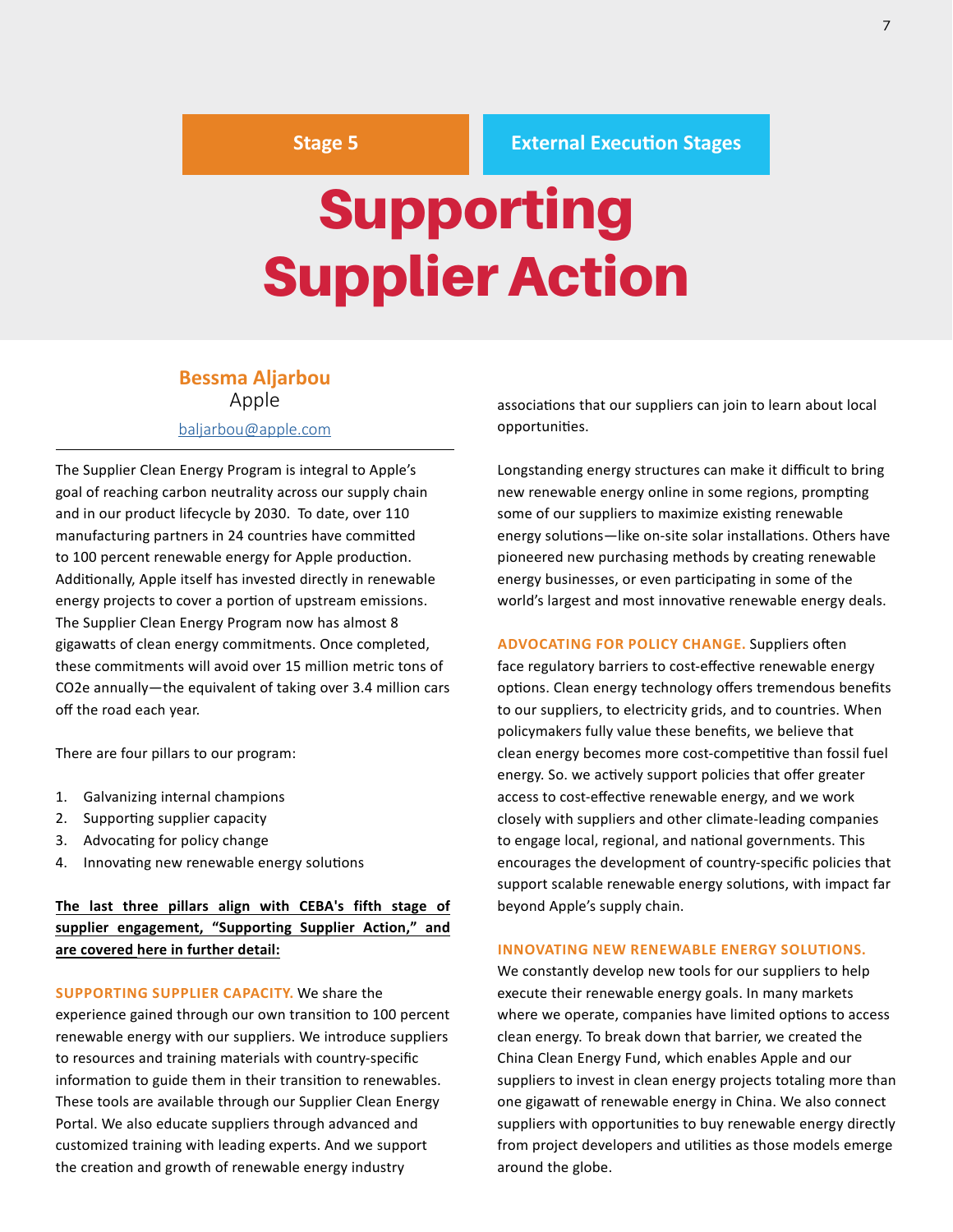### Supporting Supplier Action

#### **Walid Norris and Allison South** CustomerFirst Renewables

[wnorris@customerfirstrenewables.com](mailto:https://nam10.safelinks.protection.outlook.com/%3Furl%3Dhttps%253A%252F%252Fwww.microsoft.com%252Fen-us%252Fprocurement%252Fsupplier-conduct.aspx%253Factivetab%253Dpivot%253Aprimaryr10%26data%3D04%257C01%257Clproom%2540rebuyers.org%257Cea150e4cf89748b7ae9d08d95e723105%257C85e98bb78ec64977a794ffb1ede0f3df%257C1%257C0%257C637644666821695983%257CUnknown%257CTWFpbGZsb3d8eyJWIjoiMC4wLjAwMDAiLCJQIjoiV2luMzIiLCJBTiI6Ik1haWwiLCJXVCI6Mn0%253D%257C1000%26sdata%3DIDuYZ8uaIkCt3MfyXL%252FnDBNbm%252BwaR7NLuguxg2RL1sE%253D%26reserved%3D0?subject=) [asouth@customerfirstrenewables.com](mailto:asouth%40customerfirstrenewables.com?subject=)

In addition to taking action themselves, lead organizations must educate their supply chain partners on renewable energy procurement. It is important to describe the business case for action, introduce the landscape of available RE solutions, illustrate risks to be aware of, and explain how renewable energy procurement differs from conventional, shorter-term brown power procurements.

As suppliers begin to act, lead organizations should identify, celebrate, and engage with early movers. Once supply chain partners commit to renewable energy procurement, it is critical to ensure they have the tools necessary to fulfill their commitments and goals. Reinforcing consistent messaging around goals, priorities, and benefits is useful.

Lead organizations can support their interested supply chain partners by looking for supply opportunities within their own procurements. As openings arise, suppliers should be drawn into conversations to ensure they can reap the benefits of economies of scale and an experienced buyer. An independent advisor would be beneficial to ensure each voice sees their priorities met efficiently during these complex discussions. Additionally, some suppliers may be ready to transact outside of a lead organization's established procurement. It is important for the lead organization to encourage action that aligns with the supply chain's common goals in these instances. Suppliers should feel empowered to act on behalf of their load to capitalize on the benefits of internally led transactions.

To further drive action within the supply chain, lead organizations should consider tapping into the suppliers' competitive dynamics by leveraging gamification to increase adoption. Integrating game-like constructs into supply chain messaging encourages desired behavior by increasing suppliers' excitement for renewable energy procurement. For example, adding public progress bars or awarding badges to leading suppliers are two gamification strategies that could draw participation from additional supply chain partners to meet organizational goals.

Beyond encouraging more widespread renewable action within an organization's supply chain, supporting suppliers who have begun to act is critical. Encourage collaboration across the supply chain, the sharing of resources and expertise, and remember that everyone's efforts contribute towards broader renewable goals. These solutions benefit each partner when effectively managed.

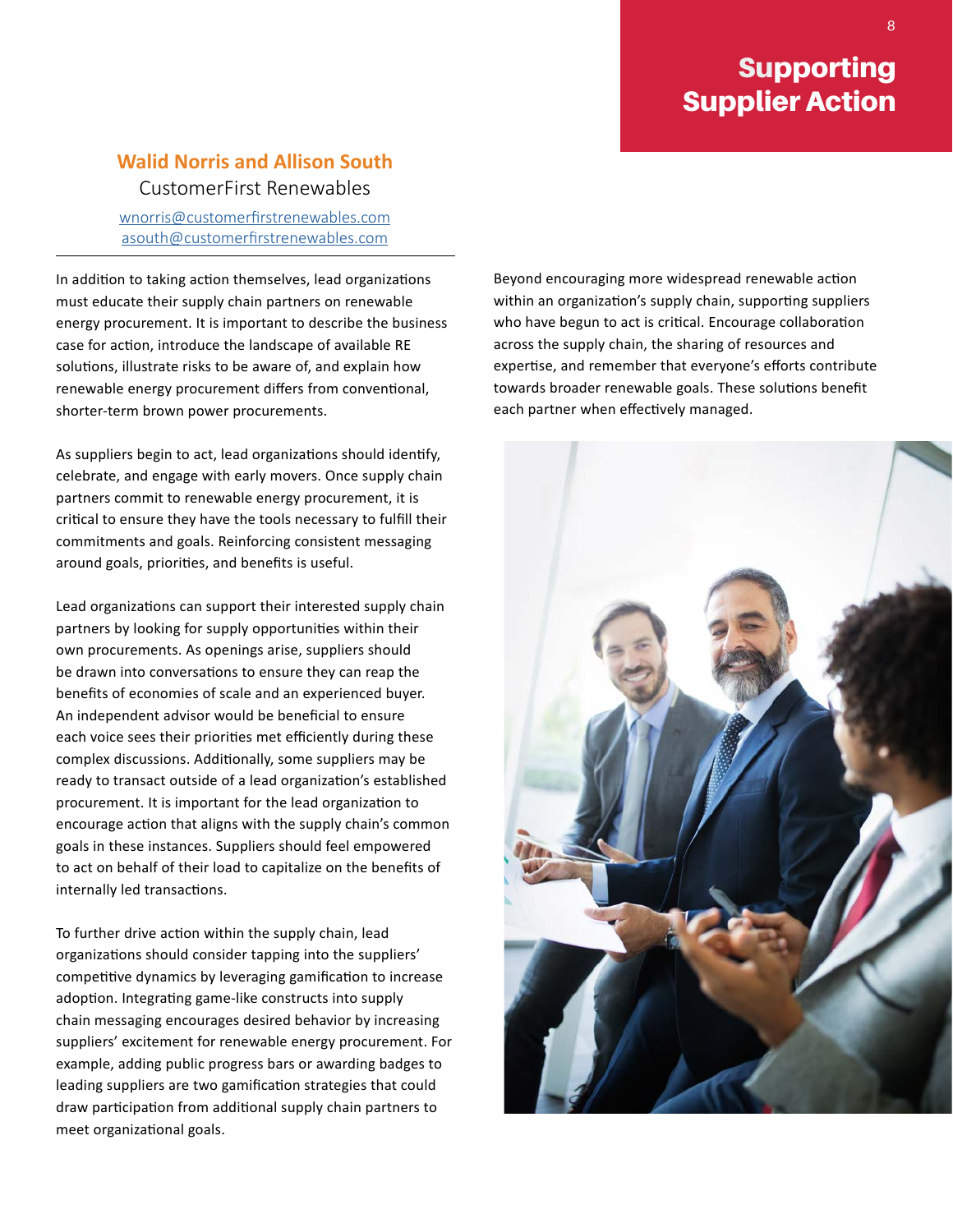#### **Vanessa Miler** Microsoft

[vamiller@microsoft.com](mailto:vamiller@microsoft.com)

### Supporting Supplier Action

To help support its suppliers as they work to meet the requirements laid out in Microsoft's [Supplier Code of Conduct,](https://nam10.safelinks.protection.outlook.com/?url=https%3A%2F%2Fwww.microsoft.com%2Fen-us%2Fprocurement%2Fsupplier-conduct.aspx%3Factivetab%3Dpivot%3Aprimaryr10&data=04%7C01%7Clproom%40rebuyers.org%7Cea150e4cf89748b7ae9d08d95e723105%7C85e98bb78ec64977a794ffb1ede0f3df%7C1%7C0%7C637644666821695983%7CUnknown%7CTWFpbGZsb3d8eyJWIjoiMC4wLjAwMDAiLCJQIjoiV2luMzIiLCJBTiI6Ik1haWwiLCJXVCI6Mn0%3D%7C1000&sdata=IDuYZ8uaIkCt3MfyXL%2FnDBNbm%2BwaR7NLuguxg2RL1sE%3D&reserved=0) Microsoft has released a set

of in-depth capacity-building [tools and resources](https://nam10.safelinks.protection.outlook.com/?url=https%3A%2F%2Faka.ms%2FMSFTSustainabilityResources&data=04%7C01%7Clproom%40rebuyers.org%7Cea150e4cf89748b7ae9d08d95e723105%7C85e98bb78ec64977a794ffb1ede0f3df%7C1%7C0%7C637644666821695983%7CUnknown%7CTWFpbGZsb3d8eyJWIjoiMC4wLjAwMDAiLCJQIjoiV2luMzIiLCJBTiI6Ik1haWwiLCJXVCI6Mn0%3D%7C1000&sdata=1NJJHWMFhZEGRu4iFll66XkAvbGZ3W8vg58s6tYoDI8%3D&reserved=0) developed in partnership with Engie, WSP, and CDP. These resources provide foundational education on greenhouse gases, energy efficiency, and renewable energy. Each topic is supported by multiple training modules that help companies, and particularly suppliers, report their greenhouse gas emissions, develop clean energy strategies, and reduce their energy-related emissions.

Microsoft also [partnered](https://nam10.safelinks.protection.outlook.com/?url=https%3A%2F%2Fpressroom.ifc.org%2Fall%2Fpages%2FPressDetail.aspx%3FID%3D26505&data=04%7C01%7Clproom%40rebuyers.org%7Cea150e4cf89748b7ae9d08d95e723105%7C85e98bb78ec64977a794ffb1ede0f3df%7C1%7C0%7C637644666821705937%7CUnknown%7CTWFpbGZsb3d8eyJWIjoiMC4wLjAwMDAiLCJQIjoiV2luMzIiLCJBTiI6Ik1haWwiLCJXVCI6Mn0%3D%7C1000&sdata=8V58x1RFsz8Tr%2FuCPXiR3GaLQboidi2AZsx%2BnjpNbrc%3D&reserved=0) with the International Finance Corporation (IFC), a sister organization to the World Bank, which will work with designated Microsoft suppliers in emerging markets, starting in Asia, to reduce their emissions. IFC will work with Microsoft suppliers to identify technical solutions for reducing GHG emissions in the production process, provide implementation assistance, and offer financing solutions to help them make investments in more efficient and low-carbon operations. IFC's partnership with Microsoft seeks to promote additional investments in sustainability among the wider consumer electronics industry while demonstrating the financial and economic benefits from resource efficiency and renewable energy investments that can be realized at all levels of the supply chain.

#### **Louisa McGuirk and Amanda von Almen** Salesforce

[lmcguirk@salesforce.com](mailto:lmcguirk%40salesforce.com?subject=) [avonalmen@salesforce.com](mailto:avonalmen%40salesforce.com?subject=)

At Salesforce, we believe success is built on trust, and trust starts with transparency. This extends to our supply chain partners as well as our customers. We want to set our suppliers up for success by providing easy access to clear expectations and relevant resources that empower them to become partners on our journey to create a sustainable future for all.

We'll be launching our Enabling Supplier Sustainability trail on Trailhead, Salesforce's learning platform, in the coming weeks. This free, publicly available trail provides a comprehensive overview of how Salesforce's supply chain partners can effectively engage with Salesforce on sustainability. It outlines Salesforce's sustainability goals, our expectations of suppliers, how sustainability is embedded throughout our procurement process (including a deepdive on the **[Sustainability Exhibit](https://www.salesforce.com/content/dam/web/en_us/www/documents/legal/sustainability-exhibit.pdf?utm_source=newsletter&utm_medium=email&utm_campaign=greenbuzz&utm_content=2021-05-03)**), and our approach to data transparency and disclosure. The trail is a living document, which we'll continue to build on to provide our suppliers with the tools and resources that will accelerate progress toward achieving both our goals and theirs.

As with the Sustainability Exhibit, Salesforce will make the Enabling Supplier Sustainability trail publicly available to provide a blueprint for other companies seeking to create resources for supplier engagement on sustainability. Additionally, this scalable self-serve approach will help us grow our programs more quickly and reach a broader audience to amplify and accelerate our work.

The Enabling Supplier Sustainability trail will be accessible from our [Supplier Sustainability page](https://www.salesforce.com/company/sustainability/supplier-sustainability/) as well as Trailhead.